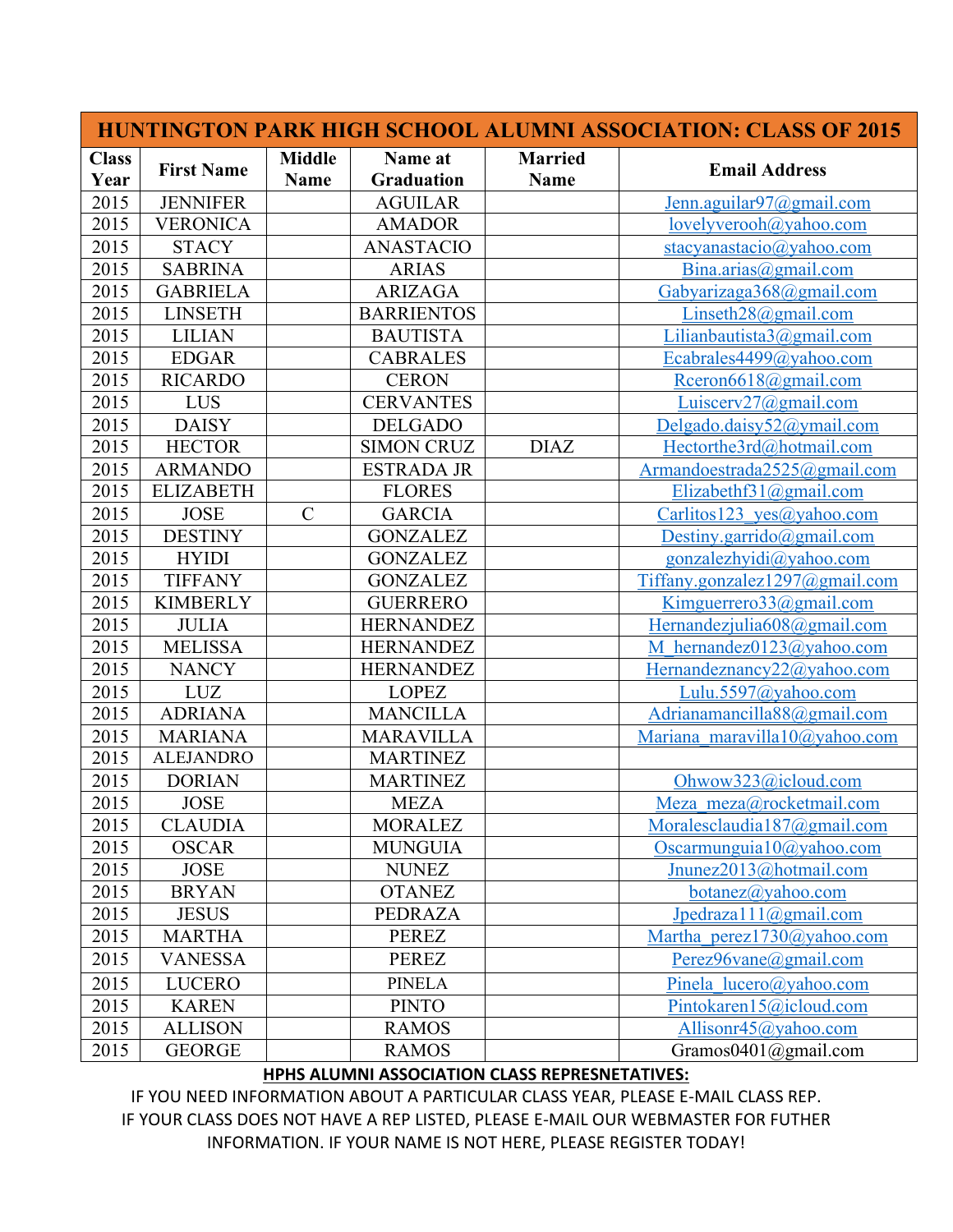| 2015 | <b>BRENDA</b>     | <b>RIVERA</b>    |               | Foreverbrenda7@gmail.com        |
|------|-------------------|------------------|---------------|---------------------------------|
| 2015 | <b>CHRISTIAN</b>  | <b>RODRIGUEZ</b> |               | Rodriguezcristian2111@yahoo.com |
| 2015 | <b>MICHELLE</b>   | <b>RODRIGUEZ</b> |               | Michellerodriguez5213@gmail.com |
| 2015 | <b>YESENIA</b>    | <b>RICO</b>      |               | Yesenia.rico@ymail.com          |
| 2015 | <b>JENNIFER</b>   | <b>SANTA</b>     | <b>OLALLA</b> | Olalla97jenny@gmail.com         |
| 2015 | <b>LAUREN</b>     | <b>SERANNO</b>   |               | Serranolauren497@gmail.com      |
| 2015 | <b>JACQUELINE</b> | <b>VENEGAS</b>   |               | Jackiecvenegas1997@gmail.com    |
| 2015 | <b>MARIAN</b>     | <b>VALDIVIA</b>  |               | Mariana092296@gmail.com         |
| 2015 | <b>ANTHONY</b>    | <b>VICTORIA</b>  |               | Avictoria306@gmail.com          |
| 2015 | <b>MARISOL</b>    | ZAMUDIO          |               | Solzamudio15@gmail.com          |
| 2015 |                   |                  |               |                                 |
| 2015 |                   |                  |               |                                 |
| 2015 |                   |                  |               |                                 |
| 2015 |                   |                  |               |                                 |
| 2015 |                   |                  |               |                                 |
| 2015 |                   |                  |               |                                 |
| 2015 |                   |                  |               |                                 |
| 2015 |                   |                  |               |                                 |
| 2015 |                   |                  |               |                                 |
| 2015 |                   |                  |               |                                 |
| 2015 |                   |                  |               |                                 |
| 2015 |                   |                  |               |                                 |
| 2015 |                   |                  |               |                                 |
| 2015 |                   |                  |               |                                 |
| 2015 |                   |                  |               |                                 |
| 2015 |                   |                  |               |                                 |
| 2015 |                   |                  |               |                                 |
| 2015 |                   |                  |               |                                 |
| 2015 |                   |                  |               |                                 |
| 2015 |                   |                  |               |                                 |
| 2015 |                   |                  |               |                                 |
| 2015 |                   |                  |               |                                 |
| 2015 |                   |                  |               |                                 |
| 2015 |                   |                  |               |                                 |
| 2015 |                   |                  |               |                                 |
| 2015 |                   |                  |               |                                 |
| 2015 |                   |                  |               |                                 |
| 2015 |                   |                  |               |                                 |
| 2015 |                   |                  |               |                                 |
| 2015 |                   |                  |               |                                 |
| 2015 |                   |                  |               |                                 |
| 2015 |                   |                  |               |                                 |

## **HPHS ALUMNI ASSOCIATION CLASS REPRESNETATIVES:**

IF YOU NEED INFORMATION ABOUT A PARTICULAR CLASS YEAR, PLEASE E-MAIL CLASS REP. IF YOUR CLASS DOES NOT HAVE A REP LISTED, PLEASE E-MAIL OUR WEBMASTER FOR FUTHER INFORMATION. IF YOUR NAME IS NOT HERE, PLEASE REGISTER TODAY!